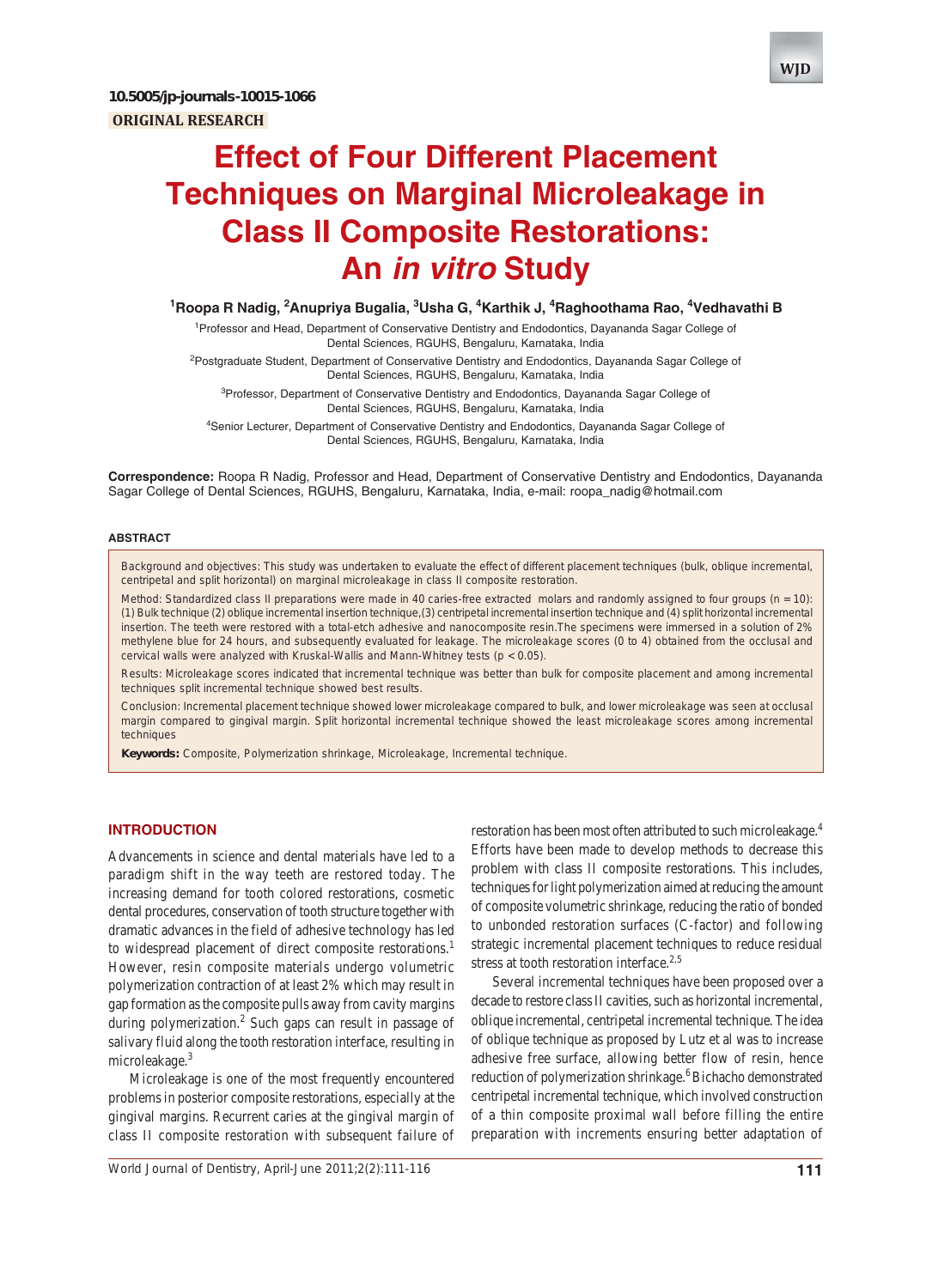#### *Roopa R Nadig et al*

composite to cavity walls.<sup>7</sup> Recently a new technique, the split horizontal incremental technique, has been proposed as modification of centripetal incremental technique, in which after building the proximal wall, the horizontal increments placed to fill the class I cavity so formed, are split to further reduce the C-factor, hence microleakge.<sup>8</sup>

Although a lot of research has been done on various placement techniques as stated above, not much information is available on the effect of split horizontal incremental technique on marginal microleakage of class II composite restoration. Thus, the aim of this study was to compare marginal microleakage in posterior adhesive class II restoration placed with bulk, oblique, centripetal and split horizontal incremental techniques ,at the gingival and the occlusal margins.

## **MATERIALS AND METHODS**

Forty sound human molar were collected, cleaned of calculus, soft tissue and debris and stored in distilled water. Eighty standardized class II cavities were prepared at mesial and distal surface of each tooth with following dimensions  $-2.0$  mm occlusal extension, 3.0 mm buccogingival extension and 5 mm occlusocervical extension. The preparations were made with a no. 245 carbide bur under copious water coolant in a high speed handpiece (Table 1).

A sectional metallic matrix (Palodent® Sectional Matrix System, DENTSPLY Caulk) was placed and adapted to cavosurface margins with green modeling impression compound for stabilization.

## **Bonding Procedure**

The cavities were etched with Scotchbond Etchant (3M ESPE) for 15 seconds, thoroughly washed with water for 15 seconds and blot dried. The dentin was kept moist. A fifth generation bonding agent Adper Single Bond (3M ESPE) was applied with applicator tip and light cured for 20 seconds. All specimens were restored with a nanocomposite resin Z350 (3M ESPE) and divided into six groups.

### **Restorative Procedure**

*Group I*—*Bulk placement technique* (Fig. 1): A single layer of composite was applied to fill the preparation up to the cavosurface margin. The increment was cured for 120 seconds.

*Group II*—*Oblique placement technique* (Fig. 2): The first increment was horizontally placed at cervical wall. The second increment was obliquely placed contacting the buccal and axial walls and the previously cured increment. The third increment was obliquely placed, filling the preparation. All increments were light-cured for 40 seconds each.

*Group III—Centripetal placement technique* (Fig. 3): A thin layer of composite, 0.5 mm thick, was applied toward the metallic matrix contacting the cavosurface of the proximal box upto half of occlusal-cervical extension. A second layer was applied over the previous increment contacting cavosurface



**Fig. 1:** Bulk placement technique



**Fig. 2:** Oblique placement technique



**Fig. 3:** Centripetal placement technique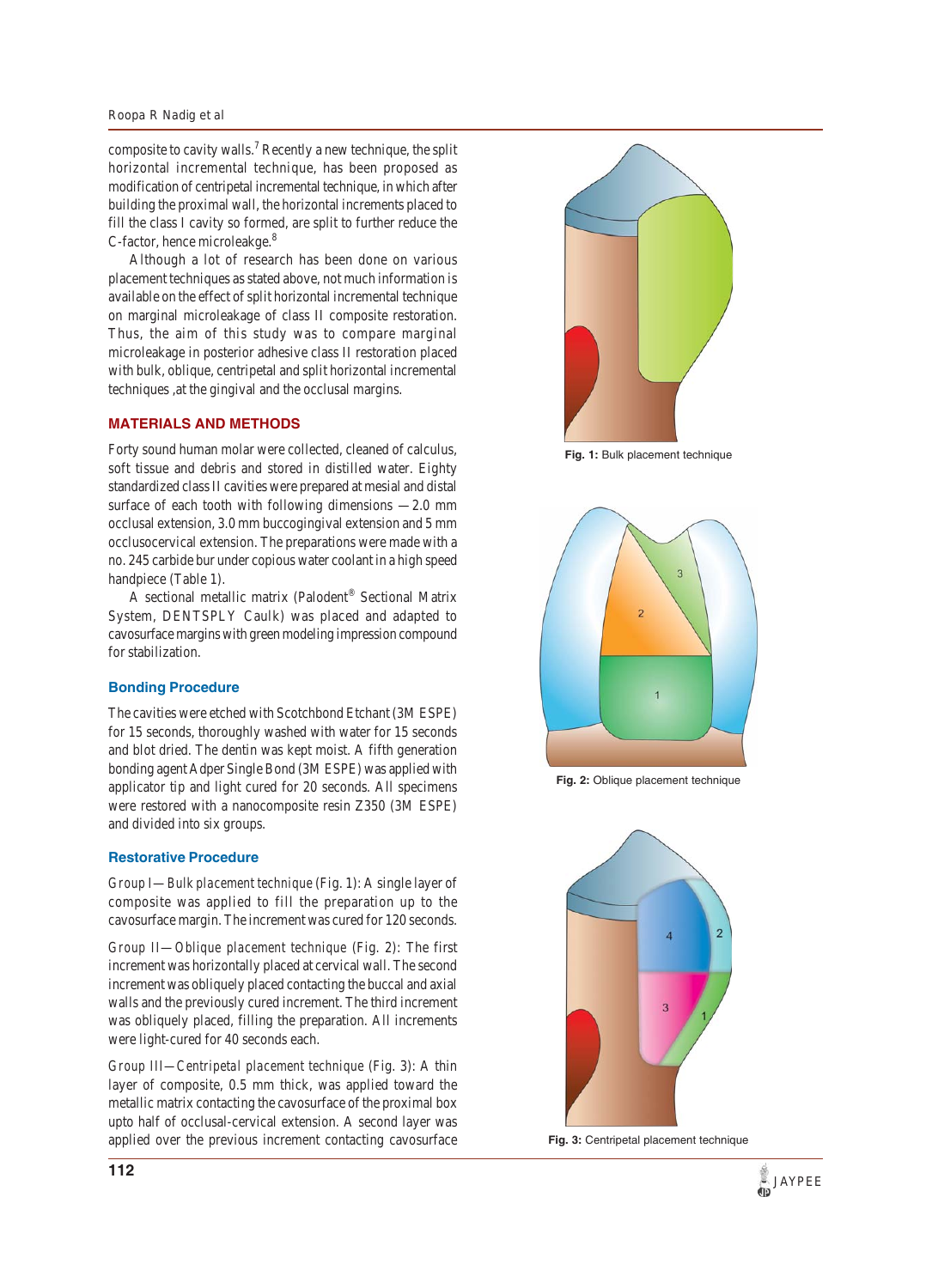*Effect of Four Different Placement Techniques on Marginal Microleakage in Class II Composite Restorations*



**Fig. 4:** Split horizontal incremental technique

margin of the proximal box and forming marginal ridge. Both the composite increments were cured for 40 seconds each. The resulting class one cavity was restored in two horizontal increments, each increment being cured for 40 seconds.

*Group IV—Split horizontal incremental technique (Fig. 4)*: The marginal ridge was formed as in centripetal technique to form a class I cavity. Later first 2 mm horizontal increment is placed. One diagonal cut was made in increment to split it into two triangular-shaped flat portions, which were cured for 40 seconds. In this way, each portion of the split-increment contacted half of the gingival wall and only two of the surrounding cavity walls during curing instead of opposing each other. The diagonal cut was filled completely with composite and light-cured for 40 seconds from the occlusal direction. Similarly, second horizontal increment was placed till cavosurface margin and light-cured.

#### **Preparation for Microleakage Test**

After the restoration was completed, the metallic matrices were removed and specimens were stored in distilled water at 37°C for 24 hours. The restorations were finished and polished.

To evaluate microleakage, the teeth surface were isolated with two layers of finger nail varnish, except for 2 mm around the restoration. The specimens were thermocycled for 1,000 cycles at  $5 \pm 1$ °C and  $55 \pm 1$ °C with 30 seconds dwell time. Then the specimens were immediately immersed in methylene blue dye for 24 hours.

After that, nail polish was removed and specimens were sectioned through center of restoration with diamond disk. The sections were polished and analyzed with a stereomicroscope at  $10\times$  magnification. And scored for the degree of dye penetration along the occlusal and cervical walls using the scores described below:

- $0 = No$  dye penetration
- 1 = Dye penetration into enamel; dye penetration extending to one-third of cervical wall
- 2 = Dye penetration into dentin-enamel junction; dye penetration extending to half of the cervical wall
- 3 = Dye penetration into axial wall; dye penetration into cervical wall
- 4 = Dye penetration into the cervical wall and axial wall towards the pulp.

The scores obtained were statistically analyzed by Kruskal-Wallis test. Later to find significant differences between different groups Mann-Whitney was carried out.

### **RESULTS**

It was observed that there was a significant difference between the groups with respect to microleakage both at occlusal margin and gingival margin  $(p < 0.001)$  (Table 2).

At occlusal margin, higher mean microleakage was found to be in group I (bulk) followed by group II (oblique) and group III (centripetal) respectively. Group IV (split incremental) recorded the lowest mean microleakage (Table 3).

In order to find out among which pair of groups there exist a significant difference, Mann-Whitney test was carried out and the results are given in Table 4.

There was a significant difference between group I (bulk) and group II (oblique) ( $p < 0.05$ ), group I (bulk) and group III (centripetal)  $(p < 0.001)$ ; and also between group I (bulk) and group IV (split incremental) ( $p < 0.001$ ). While the difference between group II (oblique) and group III (centripetal) was not found to be statistically significant ( $p > 0.05$ ), but the difference between group II (oblique) and group IV (split incremental) was found to be statistically significant ( $p < 0.001$ ). However, between group III (centripetal) and group IV (split incremental), the difference was statistically significant  $(p < 0.01)$  (Table 5).

On analyzing the results with respect to microleakage at gingival margin as shown in Tables 3 and 6, statistically significant difference was observed between the groups tested. Higher mean microleakage was found to be in group I (bulk) followed by group II (oblique) and group III (centripetal) respectively. Group IV (split incremental) recorded the lowest mean microleakage.

Even with respect to microleakage at gingival margins Mann-Whitney test was carried out to analyze the intergroup variations and the results are tabulated (Table 7).

#### **DISCUSSION**

Polymerization shrinkage has been the major drawback of composite restorations, causing debonding of the restoration from the cavity wall.<sup>9</sup> The amount of shrinkage stress depends on the elastic compliance of the bonded preparation walls and the viscoelastic properties of the restorative material.<sup>10</sup> Since shrinkage is unavoidable, notwithstanding the bond strengths, the primary aim should be to relieve the stress.<sup>11</sup> Incremental placement of composite, $12$  use of more flexible liners and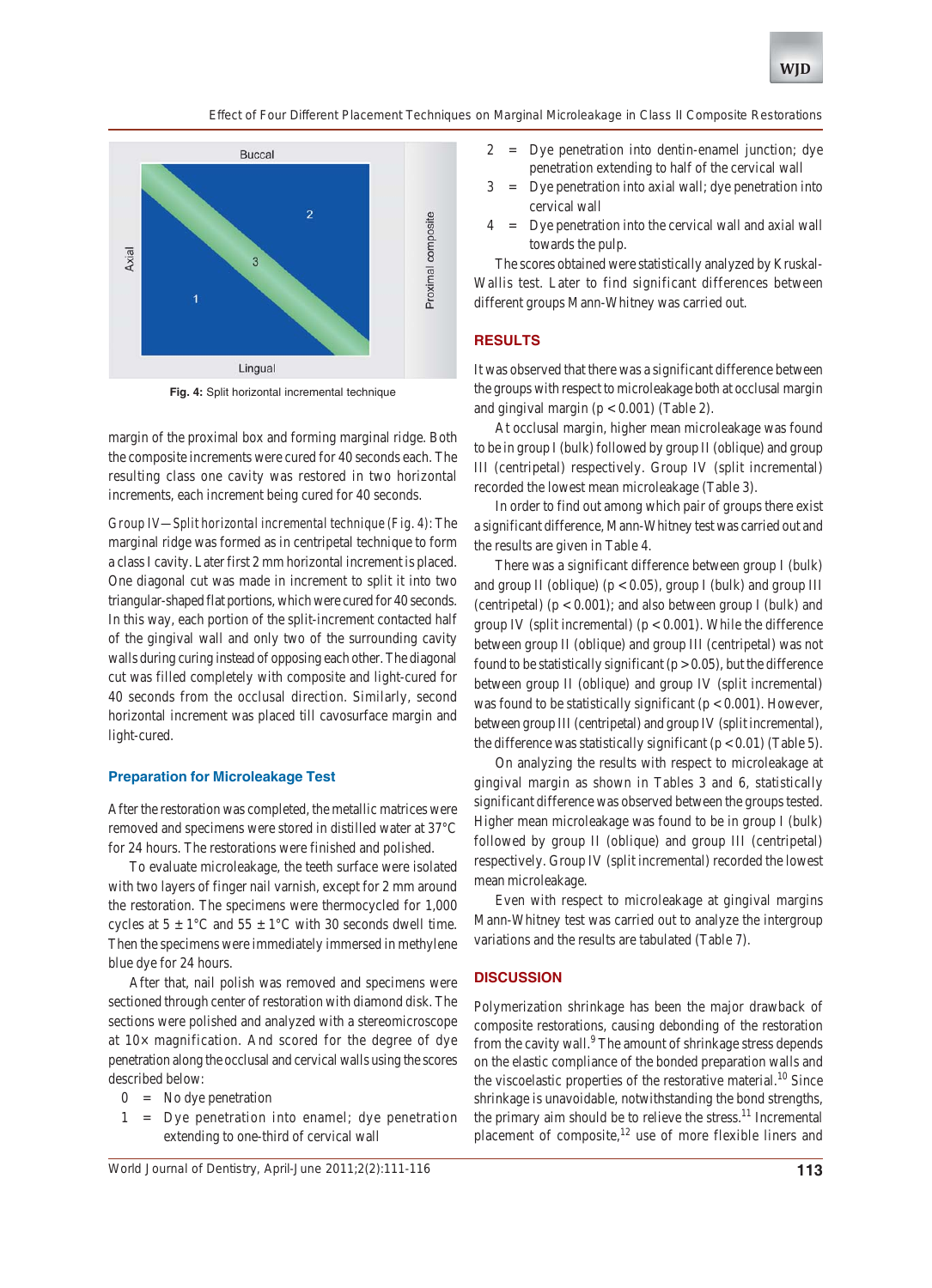*Roopa R Nadig et al*

| <b>Table 1:</b> Manufacturers and composition of the materials utilized in the study |                                      |                                                                                   |                                                        |  |  |
|--------------------------------------------------------------------------------------|--------------------------------------|-----------------------------------------------------------------------------------|--------------------------------------------------------|--|--|
| <b>Products</b>                                                                      | Type                                 | Composition                                                                       | <b>Manufacturers</b>                                   |  |  |
| Scotchbond etchant gel<br><b>Adper Single Bond</b>                                   | Etchant<br>Total etch bonding system | 37% phosphoric acid<br>BisGMA, HEMA, dimethacrylates<br>ethanol, water            | 3M ESPE, St Paul, MN, USA<br>3M ESPE, St Paul, MN, USA |  |  |
| Filtek Z350                                                                          | Nanocomposite                        | BIS-GMA, BIS-EMA UDMA with<br>small amounts of TEGDMA.<br>20 nm nanosilica filler | 3M ESPE, St Paul, MN, USA                              |  |  |

| Table 2: Microleakage scores at occlusal margin |                                     |         |             |         |         |  |
|-------------------------------------------------|-------------------------------------|---------|-------------|---------|---------|--|
| <b>Groups</b>                                   | Score 0                             | Score 1 | Score 2     | Score 3 | Score 4 |  |
| Group I<br>Group II<br>Group III<br>Group IV    | O<br>$\Omega$<br>$\mathcal{P}$<br>8 | 5<br>6  | 5<br>5<br>8 | 8<br>8  |         |  |

| Table 3: Microleakage analysis at occlusal margin |                              |                              |                          |                                      |         |  |
|---------------------------------------------------|------------------------------|------------------------------|--------------------------|--------------------------------------|---------|--|
| <b>Groups</b>                                     | Mean                         | Std dev                      | Median                   | Kruskal-Wallis p-value<br>Chi-square |         |  |
| Group I<br>Group II<br>Group III<br>Group IV      | 3.10<br>2.35<br>1.70<br>0.80 | 0.79<br>0.99<br>0.92<br>0.77 | 3.0<br>2.5<br>2.0<br>1.0 | 39.221                               | < 0.001 |  |

| Table 4: Statistical analysis of microleakage scores among all<br>groups at occlusal margin |                                   |                      |                                  |                                      |  |  |
|---------------------------------------------------------------------------------------------|-----------------------------------|----------------------|----------------------------------|--------------------------------------|--|--|
| Mean difference<br>Group (i)<br>p-value<br>Group (ii)<br>Z                                  |                                   |                      |                                  |                                      |  |  |
| Group I                                                                                     | Group II<br>Group III<br>Group IV | 0.75<br>1.40<br>2.30 | $-2.342$<br>$-4.038$<br>$-5.246$ | $0.019*$<br>$< 0.001*$<br>$< 0.001*$ |  |  |
| Group II                                                                                    | Group III<br>Group IV             | 0.65<br>1.55         | $-1.948$<br>$-4.188$             | 0.051<br>$< 0.001*$                  |  |  |
| Group III                                                                                   | Group IV                          | 0.90                 | $-2.942$                         | $0.003*$                             |  |  |

\*significant difference

| Table 5: Microleakage scores at gingival margin |         |         |         |         |         |  |
|-------------------------------------------------|---------|---------|---------|---------|---------|--|
| Groups                                          | Score 0 | Score 1 | Score 2 | Score 3 | Score 4 |  |
| Group I                                         |         | 2       | 2       | 8       | 8       |  |
| Group II                                        |         | 4       | 8       | 6       | 2       |  |
| Group III                                       | O       |         | 8       | 4       |         |  |
| Group IV                                        |         |         | 6       |         |         |  |

| Table 6: Microleakage analysis at gingival margin |                              |                              |                                          |                                     |         |  |
|---------------------------------------------------|------------------------------|------------------------------|------------------------------------------|-------------------------------------|---------|--|
| <b>Groups</b>                                     | Mean                         | Std dev                      | Median                                   | <b>Kruskal-Wallis</b><br>Chi-square | p-value |  |
| Group I<br>Group II<br>Group III<br>Group IV      | 3.10<br>2.30<br>1.95<br>0.30 | 0.97<br>0.92<br>0.89<br>0.92 | 3<br>$\mathcal{P}$<br>$\mathcal{P}$<br>1 | 25.923                              | < 0.001 |  |

#### **Table 7: S**tatistical analysis of microleakage scores among all groups at gingival margin

| Group (i)                   | Group (ii) | Mean difference | Ζ        | p-value    |  |  |
|-----------------------------|------------|-----------------|----------|------------|--|--|
| Group I                     | Group II   | 0.80            | $-2.590$ | $0.010*$   |  |  |
|                             | Group III  | 1.15            | $-3.385$ | $0.001*$   |  |  |
|                             | Group IV   | 1.80            | $-4.380$ | $< 0.001*$ |  |  |
| Group II                    | Group III  | 0.35            | $-1.226$ | 0.220      |  |  |
|                             | Group IV   | 1.00            | $-2.987$ | $0.003*$   |  |  |
| Group III                   | Group IV   | 0.65            | $-2.052$ | $0.040*$   |  |  |
| 少したい いちだい ストレート けんじょう ストレース |            |                 |          |            |  |  |

\*significant difference

bases, $^{13}$  and modulation of curing<sup>14</sup> have been suggested as techniques for polymerization shrinkage stress relief (Figs 5A to D).

While going through the results of our study, we found that microleakage scores were lower at occlusal margins when compared to gingival margins in all groups. One factor that leads to this outcome is higher inorganic content in enamel, on account of which acid-etching creates microporosities, allowing better penetration of adhesive system, thus forming strong micromechanical bond with composite resin.<sup>15</sup> Gingival margin is frequently placed apical to cementoenamel junction making bonding more difficult because of heterogeneous nature of tissue. Consequently, the ability to achieve an effective seal at gingival margin although crucial is difficult to achieve.

Studies by Sillias Duarte, Lawrence W Stockhon, Sussan T Tang also confirmed the findings of present study.<sup>16</sup>

It was also observed that all the incremental techniques showed decrease in microleakage in comparison to bulk placement techniques. Among the incremental techniques, split technique showed least microleakage scores. This technique minimizes stresses by reducing the C-factor.<sup>1</sup> In a study by Hassan et al, it was stated that split horizontal placement technique makes it possible to relieve the polymerization shrinkage stresses generated at the adhesive interface, resulting in an improved marginal seal.<sup>8</sup>

On comparing oblique layering technique with centripetal technique the latter proved to be better in terms of microleakage scores at occlusal margin. Oblique technique showed significant microleakage despite reduction in C-factor. In this technique, during restorative procedures cusp tend to move due to polymerization shrinkage, and these cuspal movements can be in same direction, opposite or nonexistent. Thus, flexure of cusps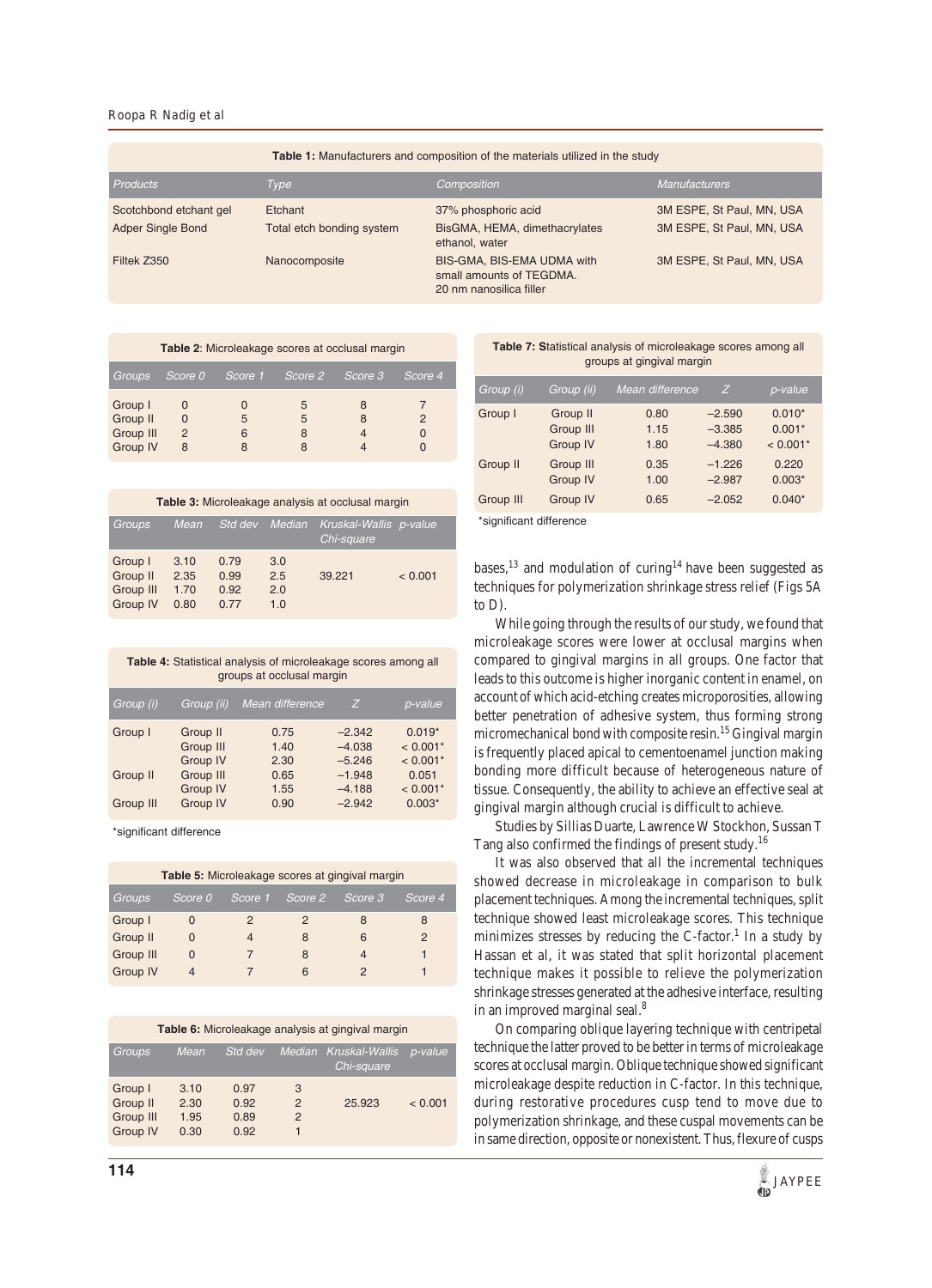*Effect of Four Different Placement Techniques on Marginal Microleakage in Class II Composite Restorations*



**Figs 5A to D:** Dye penetration along occlusal and gingival margin among all groups: (A) group 1, (B) group 2, (C) group 3, (D) group 4

reduces the ratio V/A (V–preparation volume, A–area of cavity wall), thus, reducing the amount of composite to be inserted into preparation. The increase in polymerization stress might

produce a marginal gap if the polymerization stress surpasses the bond strengths.<sup>1</sup> Also, Sillias Duarte has stated that in centripetal technique there is better adaptation of composite resin to margins, which further leads to reduction of microleakage when compared to oblique technique.<sup>1</sup>

At the gingival margin, bulk placement technique showed greatest microleakage when compared to all other groups. Incremental restoration techniques actually lower C-factor to less than 1.0, because there is usually almost as much free surface as bonded surface in any single increment.<sup>17</sup> E Ozel also stated that incremental placement is the preferred restorative technique for posterior composite restorations as it results in better marginal adaptation.<sup>18</sup> Alster et al have shown that the stress relief in thin resin increments is proportional to the amount of resin porosity. The oxygen present in air void, incorporated in incremental technique, contributes to stress reduction.<sup>19</sup>

Centripetal technique achieved better marginal adaptation as the amount of composite required to build up the proximal wall was minimal compared to that for the oblique technique.<sup>1</sup> The results of present study is in agreement with the findings of Szep et al.<sup>20</sup> They stated that even if there were a gap at the cervical wall after the proximal wall was complete, the following horizontal increment would be able to flow and fill the space. Through the use of centripetal technique, the V/A ratio could be reduced. In oblique technique, in that the apical area of cavity will be filled completely with first layer of composite resin material. On the contrary, first layer of centripetal technique has no contact with the pulpoaxial walls, and thus has less tendency to contract towards this wall and away from cervical floor during polymerization.<sup>20</sup> The above said explanation could be responsible for reduced microleakage scores of centripetal technique as compared to oblique technique as seen in our study. However, the results were not statistically significant.

Split incremental technique showed the least microleakage scores. The smaller increment size, along with the lower Cfactor, would relieve most of the shrinkage stresses by means of flow of the free surfaces, rather than at the bonded interfaces, which otherwise would increase cuspal deformation.<sup>8</sup>

Much of current literature focuses on elimination of microleakage, which is one of the major factors determining the long-term success of restorations. Within the limitations of this study, it can be inferred that placing composite in increments reduced microleakage as compared to bulk technique, and split incremental placement technique provided an adequate marginal adaptation, especially at the gingival margin. However, further *in vivo* and *in vitro* studies are required to determine the clinical validity of these techniques.

# **CONCLUSIONS**

Under the conditions of the current *in vitro* study, it can be concluded that:

1. Microleakge was significantly lower at the occlusal margins in comparison to the gingival margins of class II composite restorations.

*World Journal of Dentistry, April-June 2011;2(2):111-116* **115**